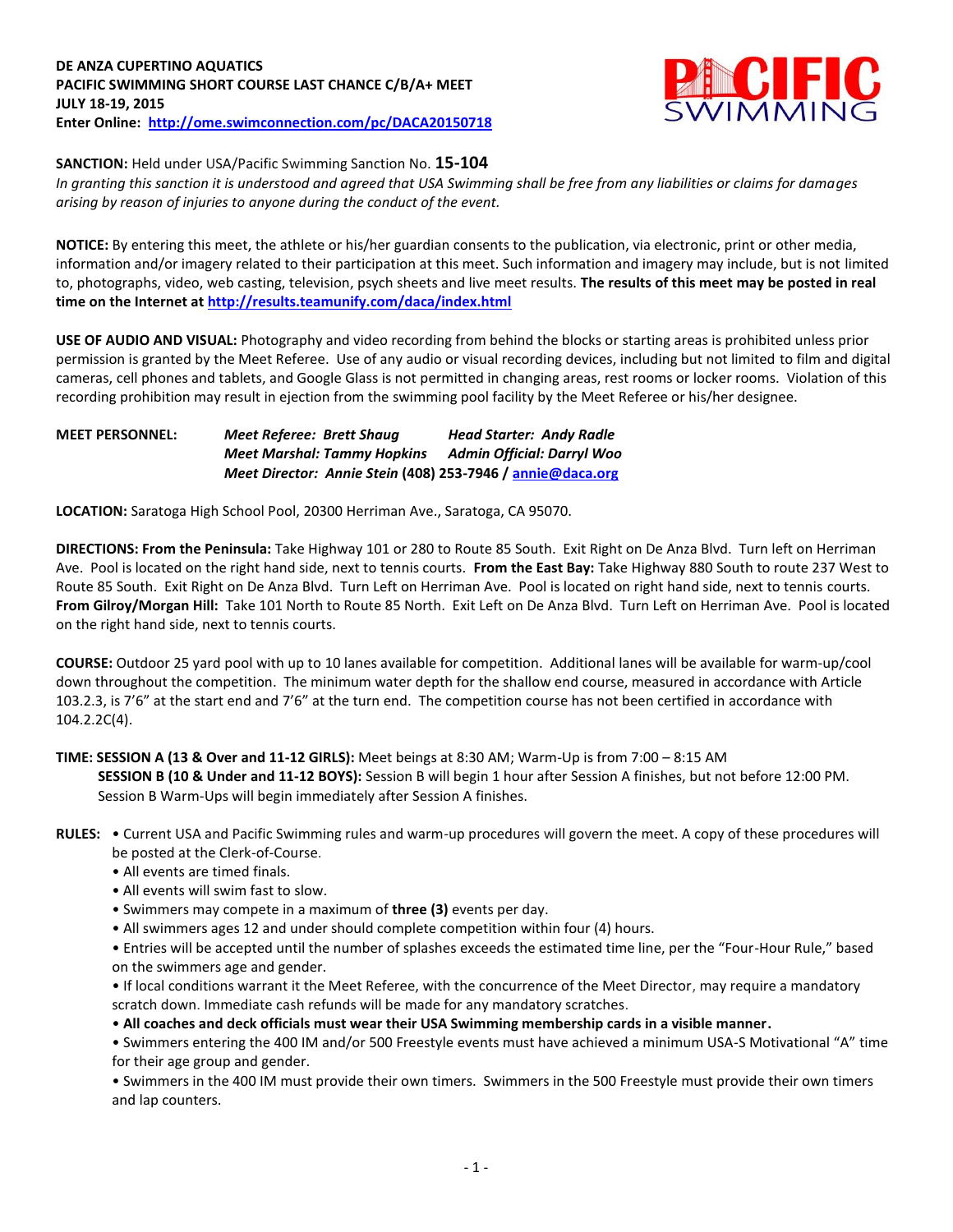**UNACCOMPANIED SWIMMERS:** Any USA-S athlete-member competing at the meet must be accompanied by a USA Swimming member-coach for the purposes of athlete supervision during warm-up, competition and warm-down. If a coach-member of the athlete's USA-S Club does not attend the meet to serve in said supervisory capacity, it is the responsibility of the swimmer or the swimmer's legal guardian to arrange for supervision by a USA-S member-coach. The Meet Director or Meet Referee may assist the swimmer in making arrangements for such supervision; however, it is recommended that such arrangements be made in advance of the meet by the athlete's USA-S Club Member-Coach.

**RACING STARTS:** Swimmers must be certified by a USA-S member-coach as being proficient in performing a racing start, or must start the race in the water. It is the responsibility of the swimmer or the swimmer's legal guardian to ensure compliance with this requirement.

**RESTRICTIONS:** • Smoking and the use of other tobacco products is prohibited on the pool deck, in the locker rooms, in spectator seating or standing areas, and in all areas used by swimmers, during the meet and during warm-up periods.

- Sale and use of alcoholic beverages is prohibited in all areas of the meet venue.
- No glass containers are allowed in the meet venue.
- No propane heater is permitted except for snack bar/meet operations.
- All shelters must be properly secured.
- Changing into or out of swimsuits other than in locker rooms or other designated areas is prohibited.

• Destructive devices, to include but not limited to, explosive devices and equipment, firearms (open or concealed), blades, knives, mace, stun guns and blunt objects are strictly prohibited in the swimming facility and its surrounding areas. If observed, the Meet Referee or his/her designee may ask that these devices be stored safely away from the public or removed from the facility. Noncompliance may result in the reporting to law enforcement authorities and ejection from the facility. Law enforcement officers (LEO) are exempt per applicable laws.

• Pets, with the exception of working service animals, are prohibited in all areas of the meet venue.

**ELIGIBILITY:** • Swimmers must be current members of USA-S and enter their name and registration number on the meet entry card as they are shown on their Registration Card. If this is not done, it may be difficult to match the swimmer with the registration and times database. The meet host will check all swimmer registrations against the SWIMS database and if not found to be registered, the Meet Director shall accept the registration at the meet (a \$10 surcharge will be added to the regular registration fee). Duplicate registrations will be refunded by mail.

• Swimmers in the "A" Division must have met at least USA Swimming Motivational "A" minimum time standard.

Swimmers in the "B" Division must have met at least the listed "B" minimum time standard. All entry times slower than the listed "B" time standard will be in the "C" Division.

• Entries with **"NO TIME" will be ACCEPTED (Exception – 500 Freestyle and 400 IM events. See rules)**.

• Entry times submitted for this meet will be checked against a computer database and may be changed in accordance with Pacific Swimming Entry Time Verification Procedures.

- Disabled swimmers are welcome to attend this meet and should contact the Meet Director or Meet Referee regarding any special accommodations on entry times and seeding per Pacific Swimming policy.
- Swimmers 19 years of age and over may compete in the meet for time only, no awards. Such swimmers must have met standards for the 17-18 age group.
- The swimmer's age will be the age of the swimmer on the first day of the meet.

**ENTRY PRIORITY:** Zone 1N swimmers entering online must do so by 11:59 PM Wednesday, July 1<sup>st</sup> in order to receive priority acceptance to the meet. Surface mail entries must be postmarked by Monday, June 29<sup>th</sup> in order to receive priority acceptance to the meet. No swimmers other than those from Zone 1N may enter the meet until the priority period has concluded.

**ENTRY FEES:** \$4.00 per event plus an \$8.00 participation fee per swimmer. Entries will be rejected if payment is not sent at time of request.

**ONLINE ENTRIES:** To enter online go to **<http://ome.swimconnection.com/pc/DACA20150718>** to receive an immediate entry confirmation. This method requires payment by credit card. Swim Connection, LLC charges a processing fee for this service, equal to \$1 per swimmer plus 5% of the total Entry Fees. Please note that the processing fee is a separate fee from the Entry Fees. If you do not wish to pay the processing fee, enter the meet using a mail entry. **Entering online is a convenience, is completely voluntary, and is in no way required or expected of a swimmer by Pacific Swimming.** Online entries will be accepted through Wednesday, **July 8, 2015 at 11:59 PM.**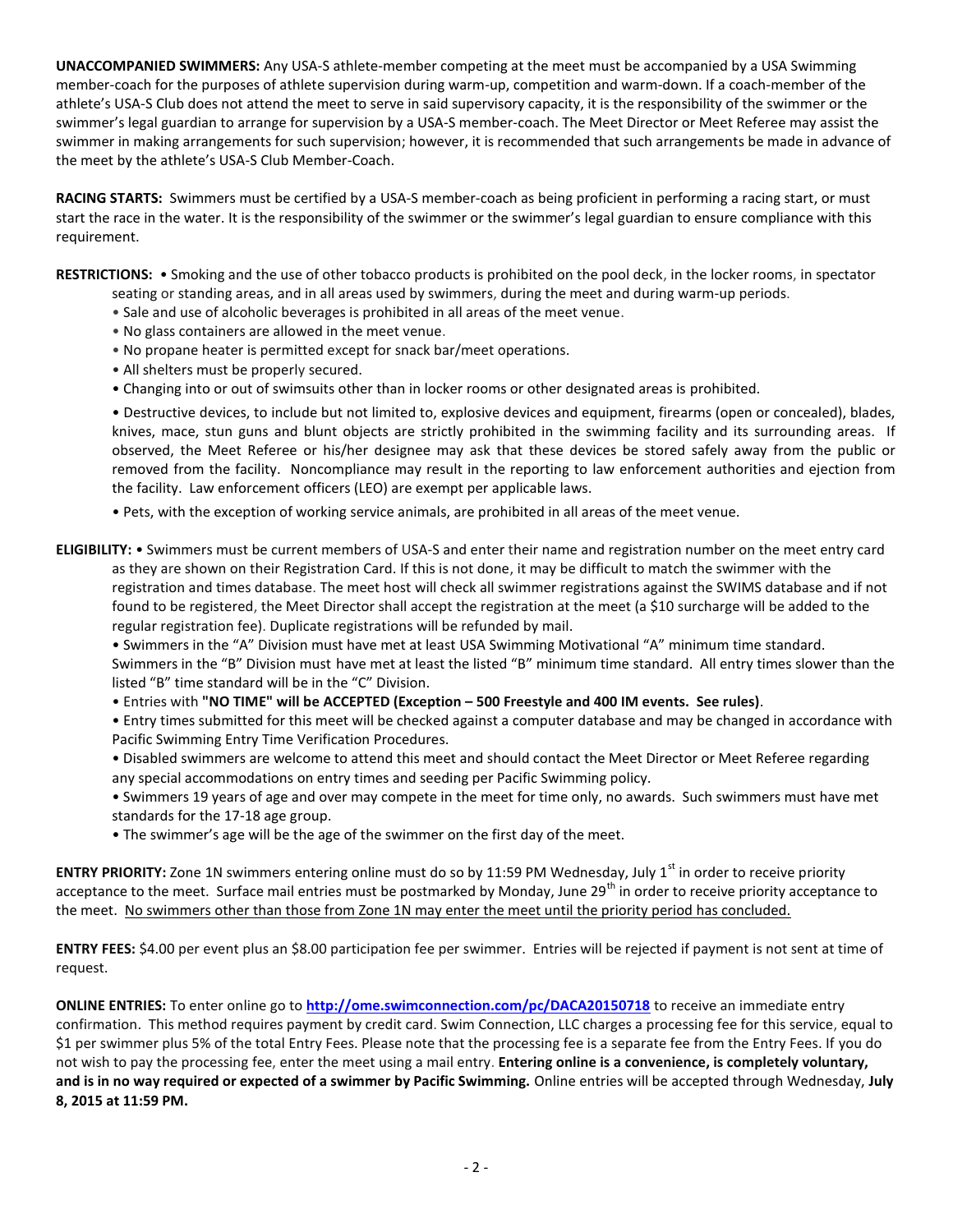**MAILED OR HAND DELIVERED ENTRIES**: Entries must be on the attached consolidated entry form. Forms must be filled out completely and printed clearly with swimmers best time. Entries must be postmarked by midnight, Monday, **July 6, 2015** or hand delivered by 6:30 p.m. Wednesday, **July 8, 2015.** No late entries will be accepted. No refunds will be made, except mandatory scratch downs. Requests for confirmation of receipt of entries should include a self-addressed envelope.

| Make check payable to: De Anza Cupertino Aquatics |                                             |
|---------------------------------------------------|---------------------------------------------|
| Mail entries to: Annie Stein                      | <b>Hand deliver entries to: Annie Stein</b> |
| 1080 S. De Anza Blvd.                             | 1080 S. De Anza Blvd.                       |
| San Jose, CA 95129                                | San Jose, CA 95129                          |

**CHECK-IN:** The meet will be deck seeded. Swimmers must check-in at the Clerk-of-Course. Close of check-in for all individual events shall be no more than 60 minutes before the estimated time of the start of the first heat of the event. No event shall be closed more than 30 minutes before the scheduled start of the session. Swimmers who do not check in will not be seeded and will not be allowed to compete in that event.

**SCRATCHES:** Any swimmers not reporting for or competing in an individual timed final event that they have checked in for shall not be penalized.

**AWARDS:** Individual events will be awarded in the A, B, and C division. Ribbons for First through Eighth place will be given to the following age groups: 8 & U, 9-10, 11-12, 13 & Over. "A" time medals will be given to swimmers achieving new "A" times, regardless of place achieved in the event. All awards must be picked up at the meet by coaches at the end of each session. Awards will not be mailed.

**ADMISSION:** Free. A 2 Day program will be available for a reasonable fee.

**SNACK BAR & HOSPITALITY:** A snack bar will be open each day. Generous and friendly hospitality provided for officials, coaches, and volunteers. Lunches will be available for officials and coaches.

**MISCELLANEOUS:** No overnight parking is allowed. Facilities will not be provided after meet hours. All participating teams are expected to provide lane timers based upon the number of swimmers registered to swim each day. Team timing lanes will be assigned and coaches/team representatives will be notified of assignments during the week prior to the meet.

**MINIMUM OFFICIALS:** Teams must follow Zone 1 North rules for providing officials. Each team must provide officials for each session according to the number of swimmers entered in that session, following the table below. Teams that do not provide sufficient officials must provide coaches to act in the place of officials.

| Club swimmers entered in session | Trained and carded officials requested |
|----------------------------------|----------------------------------------|
| $1 - 10$                         |                                        |
| $11 - 25$                        |                                        |
| 26-50                            |                                        |
| 51-75                            |                                        |
| 76-100                           |                                        |
| 100 or more                      | 5 and up (1 for every 25 swimmers)     |

|              | <b>SATURDAY</b> |           |        | <b>SUNDAY</b>     |          |           |               |  |  |
|--------------|-----------------|-----------|--------|-------------------|----------|-----------|---------------|--|--|
| 8 & UN       | $9 - 10$        | $11 - 12$ | 13-18  | <b>8 &amp; UN</b> | $9 - 10$ | $11 - 12$ | 13-18         |  |  |
| 100 FR       | 200 FR          | 200 FR    | 100 FR | 25 FR             | 100 FR   | 100 FR    | <b>200 FR</b> |  |  |
| 25 BK        | 50 BK           | 50 BK     | 200 BK | 50 BK             | 100 BK   | 100 BK    | 100 BK        |  |  |
| 50 BR        | 100 BR          | 100 BR    | 100 BR | 25 BR             | 50 BR    | 50 BR     | 200 BR        |  |  |
| 25 FL        | 100 FL          | 100 FL    | 200 FL | 50 FL             | 50 FL    | 50 FL     | 100 FL        |  |  |
| <b>50 FR</b> | <b>50 FR</b>    | 50 FR     | 200 IM | 100 IM            | 100 IM   | 200 IM    | <b>50 FR</b>  |  |  |
|              | 200 IM          | 200 BK    | 500 FR |                   | 500 FR   | 200 BR    | 400 IM        |  |  |
|              |                 | 400 IM    |        |                   |          | 200 FL    |               |  |  |
|              |                 |           |        |                   |          | 500 FR    |               |  |  |

## **EVENT SUMMARY**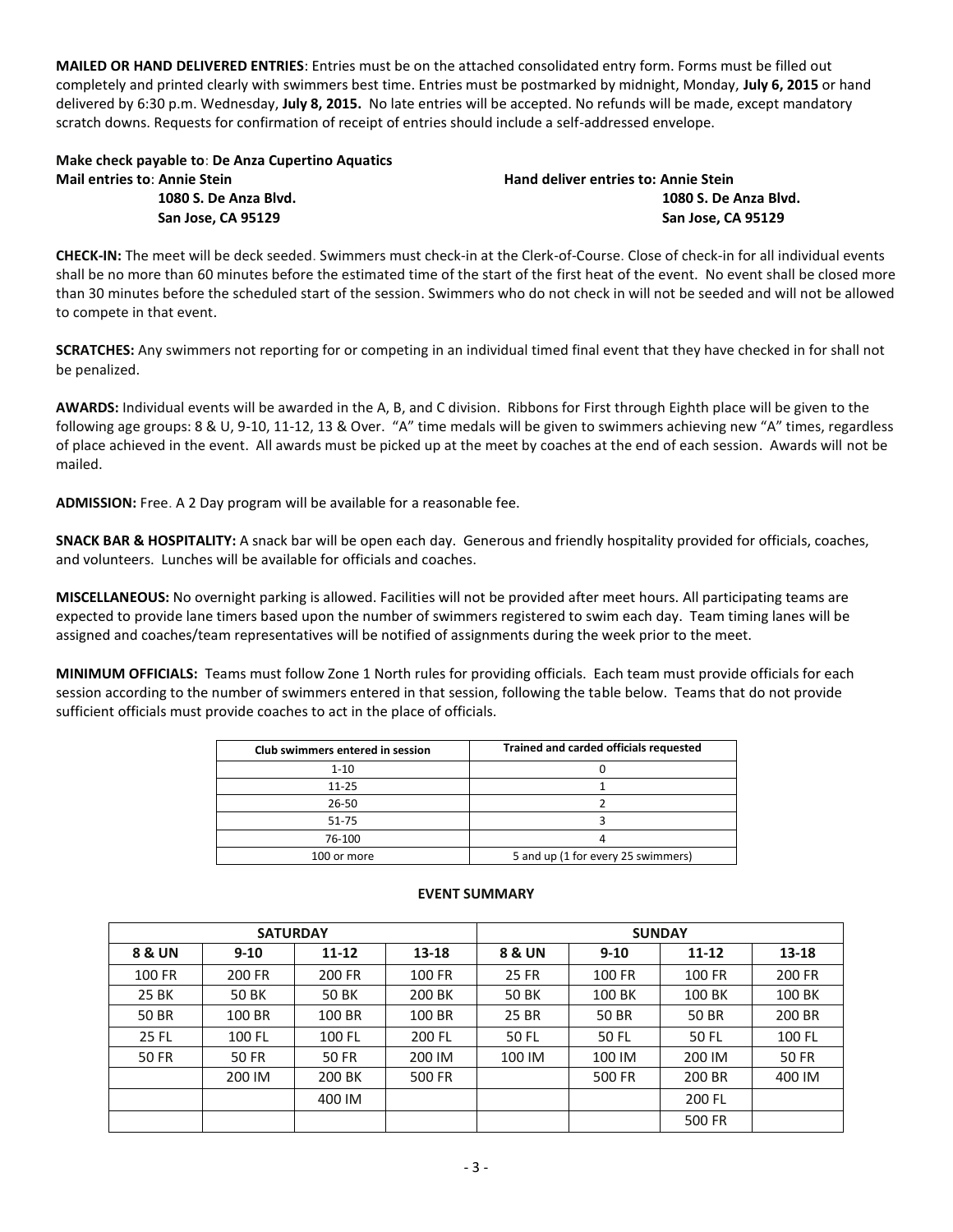**th**

Г

|                         | SATURDAY, JULY 18 <sup>th</sup> |              | SUNDAY, JULY 19th |                    |              |  |  |  |  |
|-------------------------|---------------------------------|--------------|-------------------|--------------------|--------------|--|--|--|--|
|                         | <b>SESSION A</b>                |              |                   | <b>SESSION A</b>   |              |  |  |  |  |
| GIRLS#                  | <b>EVENT</b>                    | <b>BOYS#</b> | GIRLS#            | <b>EVENT</b>       | <b>BOYS#</b> |  |  |  |  |
| $\mathbf{1}$            | $11 - 12200$ FREE               |              | 61                | $11 - 12$ 100 FREE |              |  |  |  |  |
| 3                       | 13 & O 100 FREE                 | 4            | 63                | 13 & O 200 FREE    | 64           |  |  |  |  |
| 5                       | 11-12 50 BACK                   |              | 65                | 11-12 100 BACK     |              |  |  |  |  |
| $\overline{\mathbf{z}}$ | 13 & O 200 BACK                 | 8            | 67                | 13 & O 100 BACK    | 68           |  |  |  |  |
| 9                       | 11-12 100 BREAST                |              | 69                | 11-12 50 BREAST    |              |  |  |  |  |
| 11                      | 13 & O 100 BREAST               | 12           | 71                | 13 & O 200 BREAST  | 72           |  |  |  |  |
| 13                      | 11-12 100 FLY                   |              | 73                | $11 - 1250$ FLY    |              |  |  |  |  |
| 15                      | 13 & O 200 FLY                  | 16           | 75                | 13 & O 100 FLY     | 76           |  |  |  |  |
| 17                      | $11 - 1250$ FREE                |              | 77                | $11 - 12200$ IM    |              |  |  |  |  |
| 19                      | 13 & O 200 IM                   | 20           | 79                | 13 & O 50 FREE     | 80           |  |  |  |  |
| 21                      | 11-12 200 BACK                  |              | 81                | 11-12 200 BREAST   |              |  |  |  |  |
| $23*$                   | 13 & O 500 FREE                 | $24*$        | 83                | 11-12 200 FLY      |              |  |  |  |  |
| $25*$                   | $11 - 12400$ IM                 |              | $85*$             | 13 & O 400 IM      | $86*$        |  |  |  |  |
|                         |                                 |              | $87*$             | 11-12 500 FREE     |              |  |  |  |  |
|                         |                                 |              |                   |                    |              |  |  |  |  |
|                         | <b>SESSION B</b>                |              |                   | <b>SESSION B</b>   |              |  |  |  |  |
|                         | $11 - 12200$ FREE               | 28           |                   | $11 - 12$ 100 FREE | 90           |  |  |  |  |
| 29                      | $9 - 10200$ FREE                | 30           | 91                | $9 - 10100$ FREE   | 92           |  |  |  |  |
| 31                      | 8 & U 100 FREE                  | 32           | 93                | 8 & U 25 FREE      | 94           |  |  |  |  |
|                         | 11-12 50 BACK                   | 34           |                   | 11-12 100 BACK     | 96           |  |  |  |  |
| 35                      | 9-1050 BACK                     | 36           | 97                | 9-10 100 BACK      | 98           |  |  |  |  |
| 37                      | 8 & U 25 BACK                   | 38           | 99                | 8 & U 50 BACK      | 100          |  |  |  |  |
|                         | 11-12 100 BREAST                | 40           |                   | 11-12 50 BREAST    | 102          |  |  |  |  |
| 41                      | 9-10 100 BREAST                 | 42           | 103               | 9-1050 BREAST      | 104          |  |  |  |  |
| 43                      | 8 & U 50 BREAST                 | 44           | 105               | 8 & U 25 BREAST    | 106          |  |  |  |  |
|                         | 11-12 100 FLY                   | 46           |                   | $11 - 1250$ FLY    | 108          |  |  |  |  |
| 47                      | $9 - 10100$ FLY                 | 48           | 109               | 10 & U 50 FLY      | 110          |  |  |  |  |
| 49                      | 8 & U 25 FLY                    | 50           |                   | $11 - 12200$ IM    | 112          |  |  |  |  |
|                         | $11 - 1250$ FREE                | 52           | 113               | $9 - 10100$ IM     | 114          |  |  |  |  |
| 53                      | 10 & U 50 FREE                  | 54           |                   | 11-12 200 BREAST   | 116          |  |  |  |  |
|                         | 11-12 200 BACK                  | 56           | 117               | 8 & U 100 IM       | 118          |  |  |  |  |
| $57*$                   | $9 - 10200$ IM                  | 58*          |                   | 11-12 200 FLY      | 120          |  |  |  |  |
|                         |                                 |              | $121*$            | $9 - 10500$ FREE   |              |  |  |  |  |

\*Swimmers entering the 400 IM and 500 Freestyle must have achieved a minimum USA-S "A" time for their Age Group and Gender Swimmers in the 400 IM must provide their own timers. Swimmers in the 500 Free must provide their own timers and lap counters.

– 12 500 FREE **124\***

Use the following URL to find the time standards:<http://www.pacswim.org/swim-meet-times/standards>